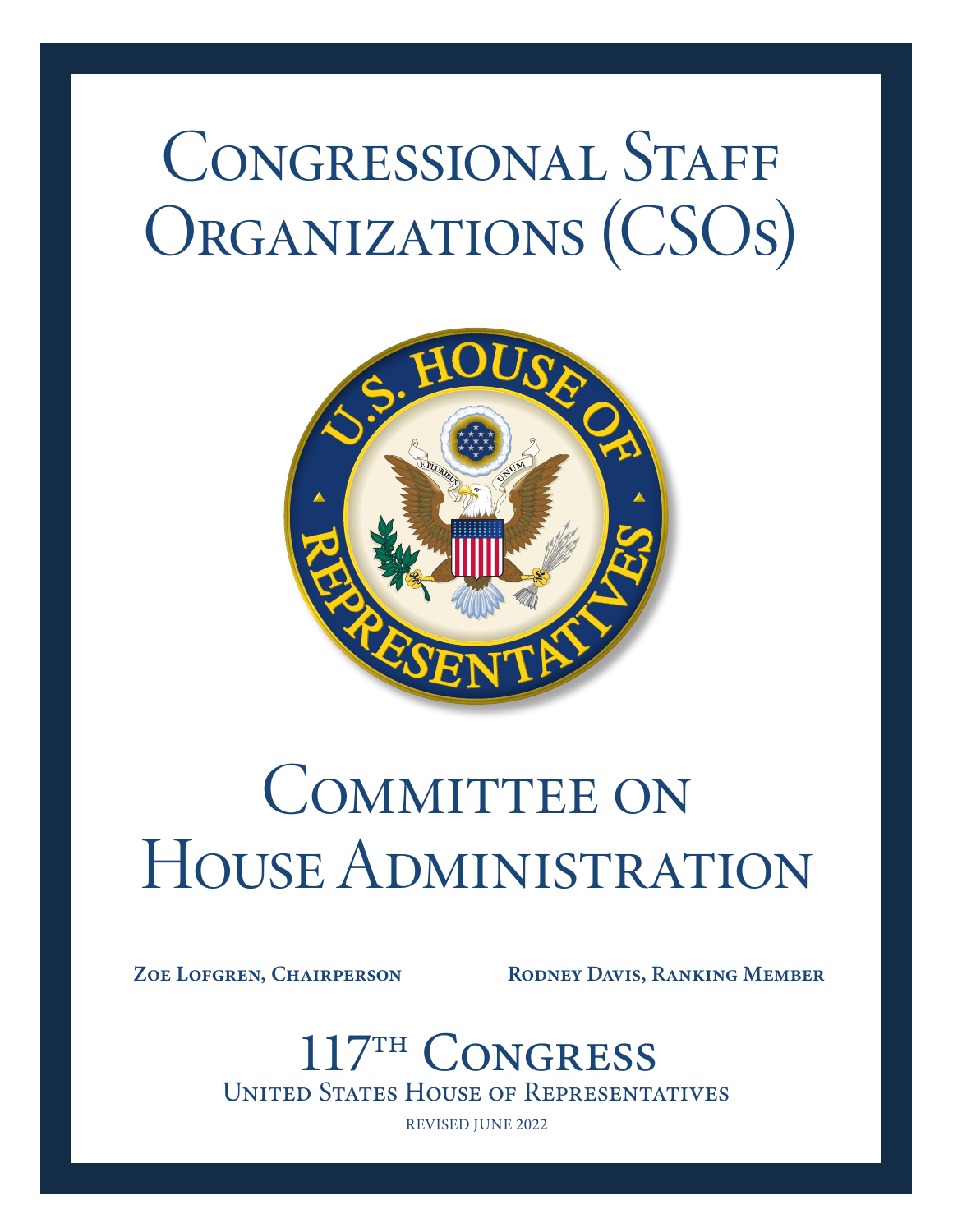#### CONGRESSIONAL STAFF ORGANIZATIONS

| <b>CSO</b>                                                                      | <b>Member Sponsor(s)</b>                                                                     |
|---------------------------------------------------------------------------------|----------------------------------------------------------------------------------------------|
| <b>Capitol Hill Intern Association</b>                                          | Rep. Adriano Espaillat<br>Rep. Jennifer Wexton                                               |
| <b>Clean Energy and Technology</b><br><b>Staff Association</b>                  | Rep. Joaquin Castro                                                                          |
| <b>Congressional Armenian Staff Association</b>                                 | Rep. Gus Bilirakis<br>Rep. Frank Pallone, Jr.<br>Rep. Jackie Speier<br>Rep. David G. Valadao |
| <b>Congressional Asian Pacific America</b><br><b>Staff Association (CAPASA)</b> | Rep. Ami Bera<br>Rep. Grace Meng                                                             |
| <b>Congressional Black Association</b>                                          | Rep. Yvette D. Clarke                                                                        |
| <b>Congressional Entertainment</b><br><b>Staff Association</b>                  | Rep. Yvette D. Clarke                                                                        |
| <b>Congressional Jewish Staff Association</b>                                   | Rep. Jamie Raskin                                                                            |
| <b>Congressional South Asian-American</b><br><b>Staff Association</b>           | Rep. Ami Bera<br>Rep. Ro Khanna<br>Rep. Raja Krishnamoorthi                                  |
| <b>Congressional Space Advocates Association</b>                                | Rep. Bill Posey                                                                              |
| <b>Congressional Staff Association</b><br>on Foster Youth                       | Rep. Karen Bass                                                                              |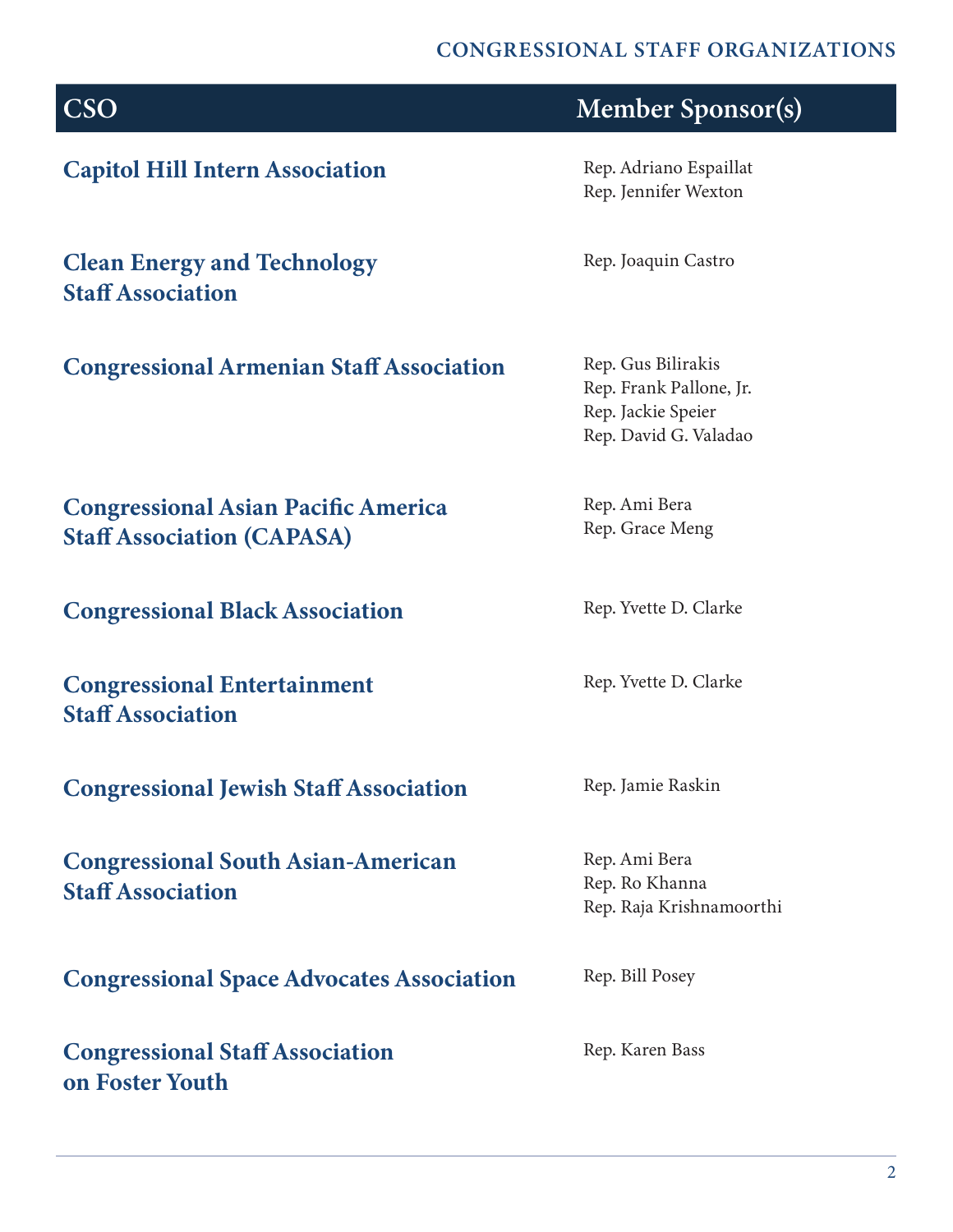## CONGRESSIONAL STAFF ORGANIZATIONS

| <b>CSO</b>                                                                       | <b>Member Sponsor(s)</b>                                                         |
|----------------------------------------------------------------------------------|----------------------------------------------------------------------------------|
| <b>Congressional Tech Staff Association</b>                                      | Rep. Bonnie Watson Coleman                                                       |
| <b>Democratic Digital Communications</b><br><b>Staff Association</b>             | Rep. Mark Takano                                                                 |
| <b>Dreamers Staff Association</b>                                                | Rep. Pete Aguilar                                                                |
| <b>Hispanic Staff Association</b>                                                | Rep. Veronica Escobar<br>Rep. Jenniffer Gonzalez-Colon                           |
| <b>Italian American Staff Association</b>                                        | Rep. Mark Amodei<br>Rep. Bill Pascrell                                           |
| <b>Latter-day Saint Staff Association</b>                                        | Rep. Blake Moore                                                                 |
| Lesbian, Gay, Bisexual and Transgender<br>(LGBT) Congressional Staff Association | Rep. David Cicilline                                                             |
| <b>MENA Staff Association</b>                                                    | Rep. Stephanie Bice<br>Rep. Andy Levin<br>Rep. Rashida Tlaib<br>Rep. David Trone |
| <b>Modernization Staff Association</b>                                           | Rep. Bill Huizenga<br>Rep. Seth Moulton                                          |
| <b>Plant-Based Congressional Staff Association</b>                               | Rep. Jamie Raskin                                                                |

Progressive Staff Association Rep. Mark Pocan